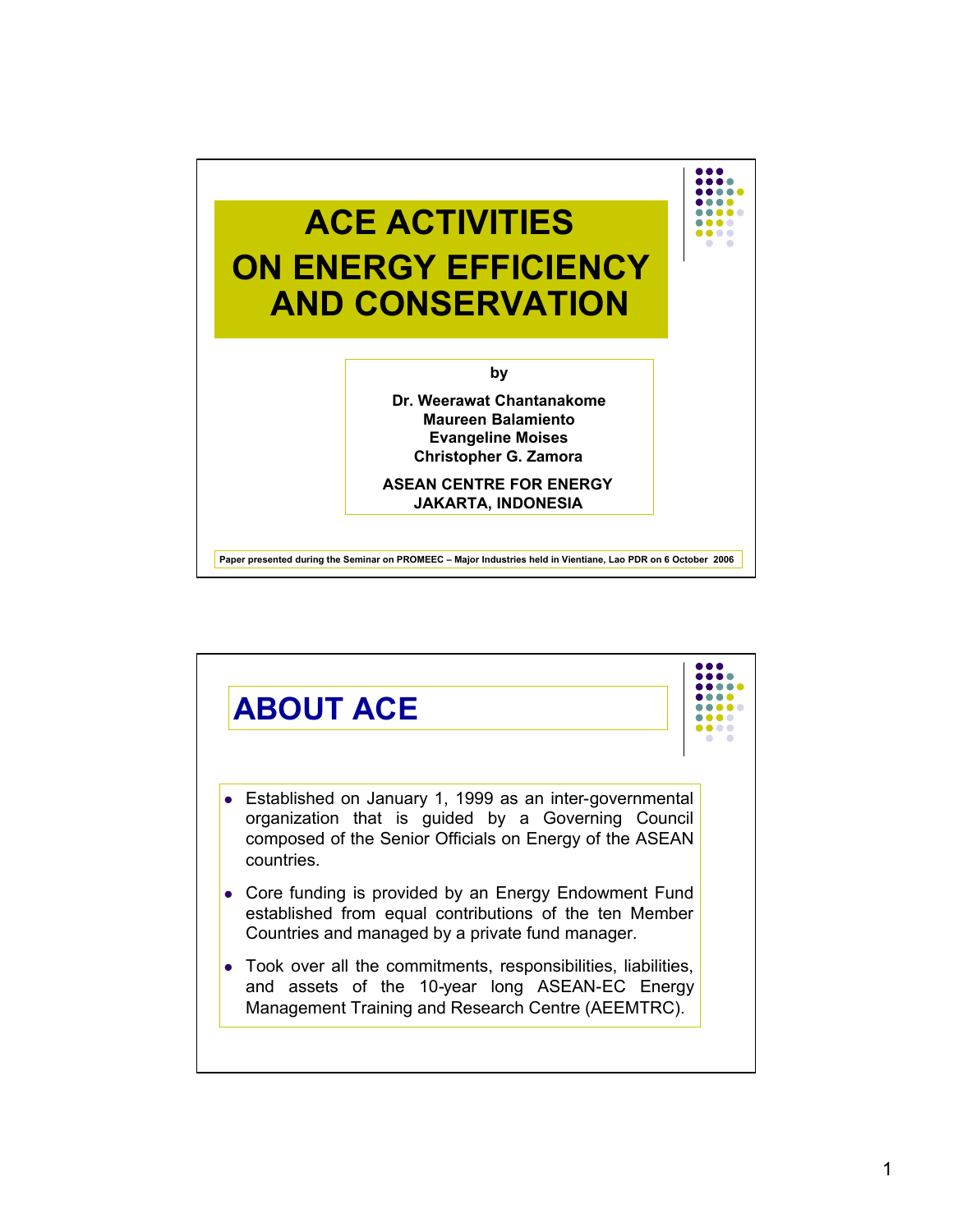

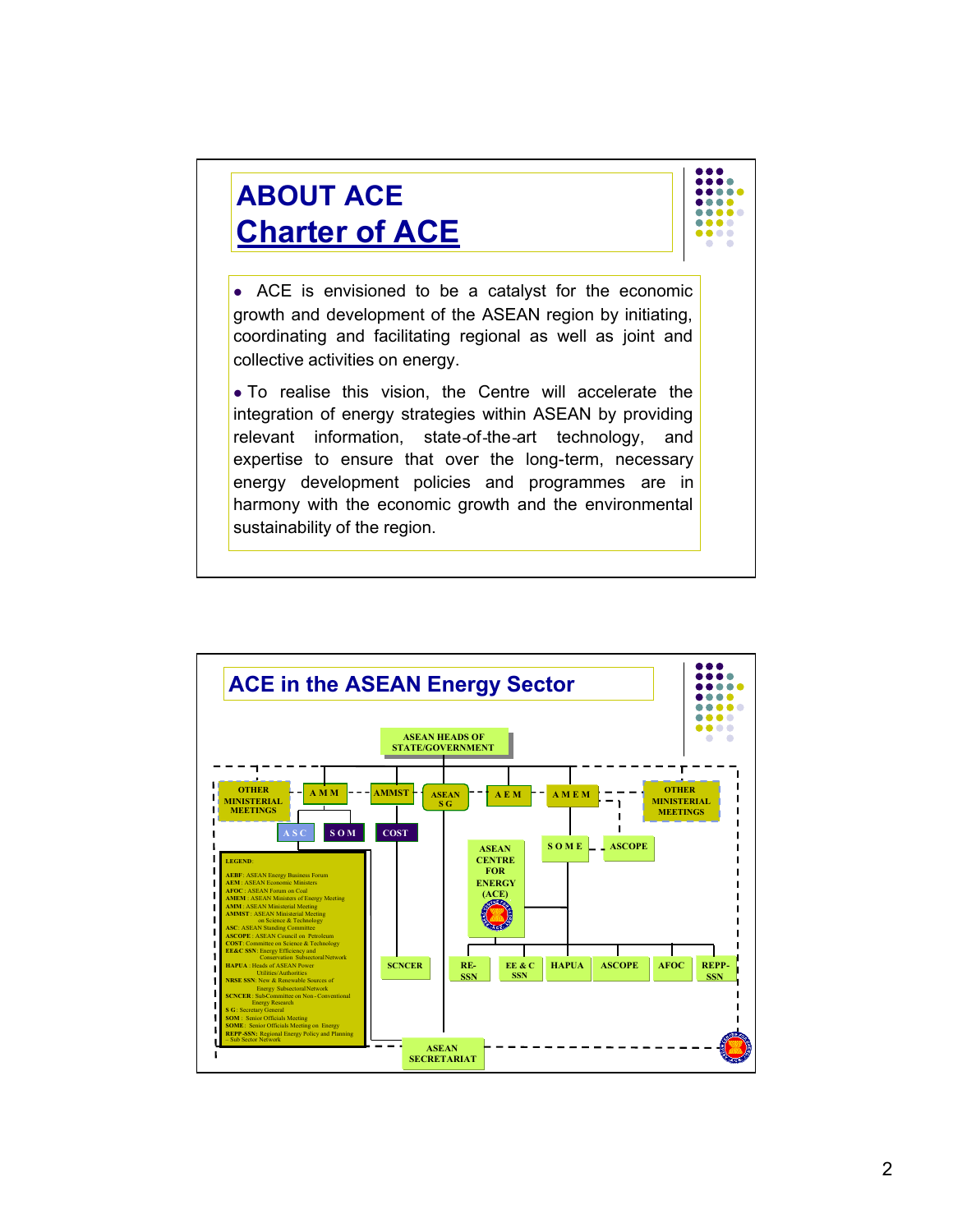| <b>ASEAN PRIMARY ENERGY MIX</b><br>(In Thousands Tons of Oil Equivalent) |         |         |         |         |         |  |  |  |  |
|--------------------------------------------------------------------------|---------|---------|---------|---------|---------|--|--|--|--|
| <b>Fuel Type</b>                                                         | 1990    | 1995    | 2000    | 2005    | 2010    |  |  |  |  |
| <b>Natural Gas</b>                                                       | 25,523  | 41,876  | 62,949  | 108,111 | 166,162 |  |  |  |  |
| Coal                                                                     | 12,499  | 18,526  | 26,524  | 43,255  | 75,404  |  |  |  |  |
| O <sub>1</sub>                                                           | 89,105  | 113,648 | 128,460 | 170,798 | 230,098 |  |  |  |  |
| Hydro                                                                    | 7,596   | 11,448  | 16,620  | 23,953  | 42,837  |  |  |  |  |
| <b>Others</b>                                                            | 1,361   | 1,982   | 2,901   | 3,324   | 4,099   |  |  |  |  |
| Total                                                                    | 136,084 | 187,481 | 237,454 | 349,440 | 518,599 |  |  |  |  |
|                                                                          |         |         |         |         |         |  |  |  |  |

| <b>Fuel Type</b><br>2000<br>2005<br>1990<br>1995<br><b>Natural Gas</b><br>18.8<br>22.3<br>30.9<br>26.5<br>9.2<br>11.2<br>12.4<br>Coal<br>9.9<br>O <sub>1</sub><br>54.1<br>65.5<br>60.6<br>48.9<br>Hydro<br>5.6<br>6.1<br>7.0<br>6.9<br>1.0<br>1.1<br>1.2<br>1.0<br><b>Others</b><br>Total<br>100.0<br>100.0<br>100.0<br>100.0 | <b>ASEAN ENERGY MIX 1990-2010</b><br>(in percent $\%$ ) |  |  |  |  |       |  |  |
|-------------------------------------------------------------------------------------------------------------------------------------------------------------------------------------------------------------------------------------------------------------------------------------------------------------------------------|---------------------------------------------------------|--|--|--|--|-------|--|--|
|                                                                                                                                                                                                                                                                                                                               |                                                         |  |  |  |  | 2010  |  |  |
|                                                                                                                                                                                                                                                                                                                               |                                                         |  |  |  |  | 32.0  |  |  |
|                                                                                                                                                                                                                                                                                                                               |                                                         |  |  |  |  | 14.5  |  |  |
|                                                                                                                                                                                                                                                                                                                               |                                                         |  |  |  |  | 44.4  |  |  |
|                                                                                                                                                                                                                                                                                                                               |                                                         |  |  |  |  | 8.3   |  |  |
|                                                                                                                                                                                                                                                                                                                               |                                                         |  |  |  |  | 0.8   |  |  |
|                                                                                                                                                                                                                                                                                                                               |                                                         |  |  |  |  | 100.0 |  |  |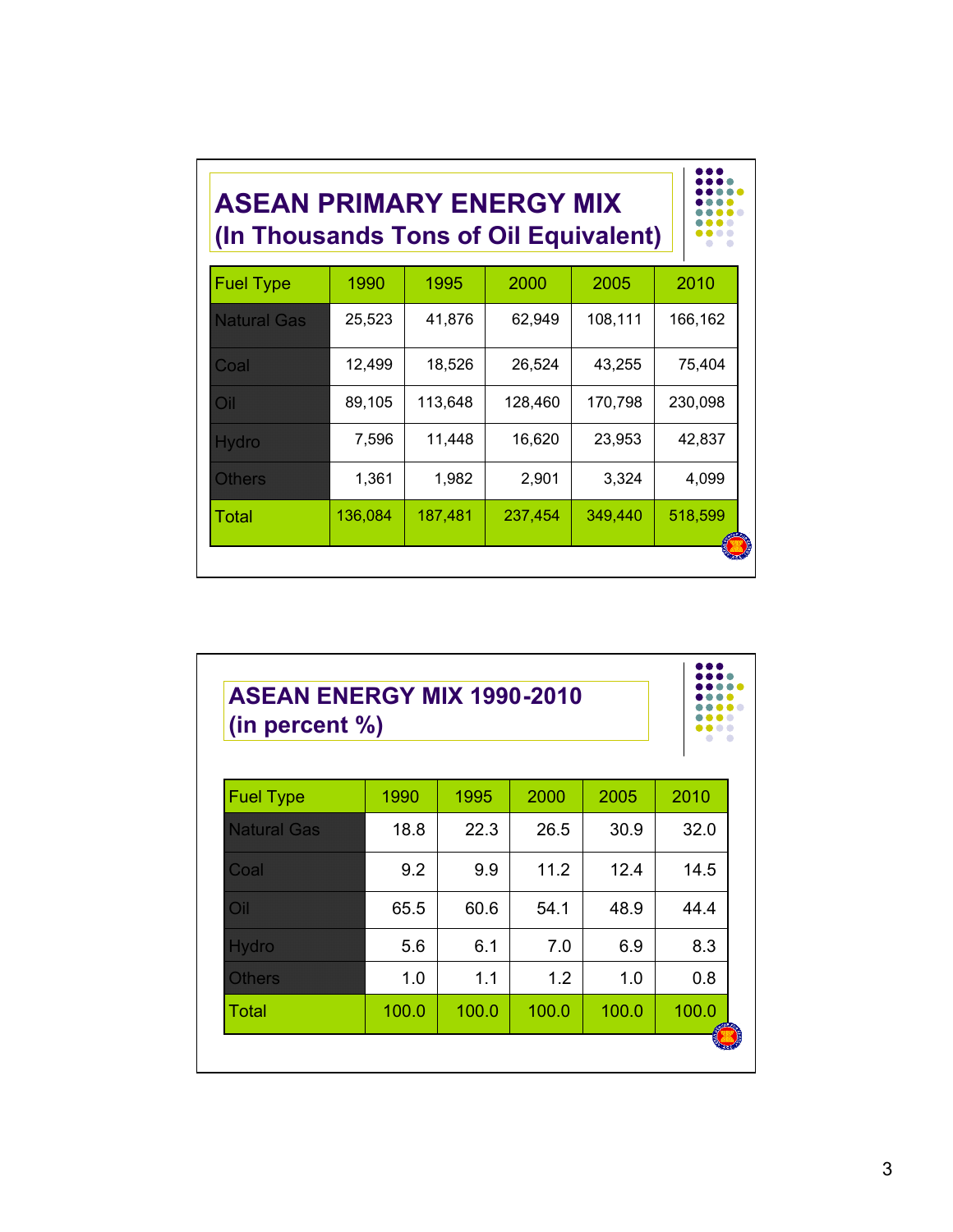

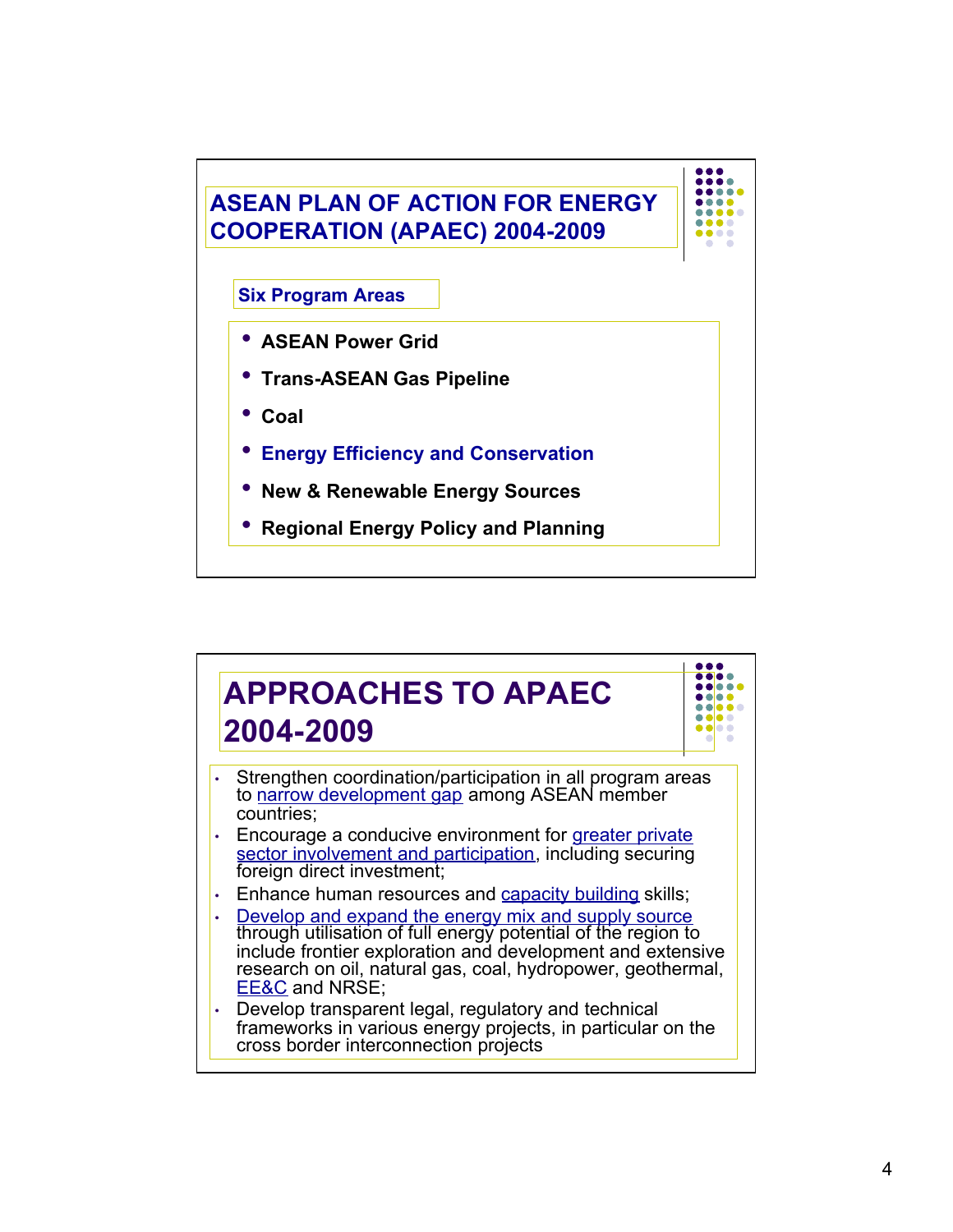

|                                                                  | <b>Energy Efficiency and Conservation</b>                                                                                                                                                                                                                                                                                          |
|------------------------------------------------------------------|------------------------------------------------------------------------------------------------------------------------------------------------------------------------------------------------------------------------------------------------------------------------------------------------------------------------------------|
| <b>STRATEGIES</b>                                                | <b>PROGRAMS/PROJECTS</b>                                                                                                                                                                                                                                                                                                           |
| 1. Continuation of Information<br><b>Sharing and Networking</b>  | Develop a compendium of the following<br>for circulation to member countries and general public:<br>∻ EE&C Policies / Strategies / Programs<br>❖ EE&C Products and Technologies<br>❖ EE&C Pool of Experts and Institutions<br>EE&C Best Practices / Researches                                                                     |
| 2. Continuation of ASEAN Energy<br><b>Standards and Labeling</b> | * Review country S&L programs and testing capacity<br>∗Study international experiences through study tour and<br>joint workshops<br>⊙ Formulation of common Technical Bases<br>♦ Development of Control Mechanisms and<br>Implementation process<br>Dialogues with stakeholders and promotion                                      |
| <b>Expansion of Private Sector</b><br>3.<br>Involvement          | ↑ Enhance dialogues with private sector, other countries<br>and organizations outside ASEAN<br>♦ Conduct Seminars and Workshops jointly with EE&C<br><b>Industry and Businesses</b><br>♦ Include EE&C Discussion and Exhibitions in AEBF<br>* Expand Energy Awards/Competitions for Industry Sector<br>and Individual Achievements |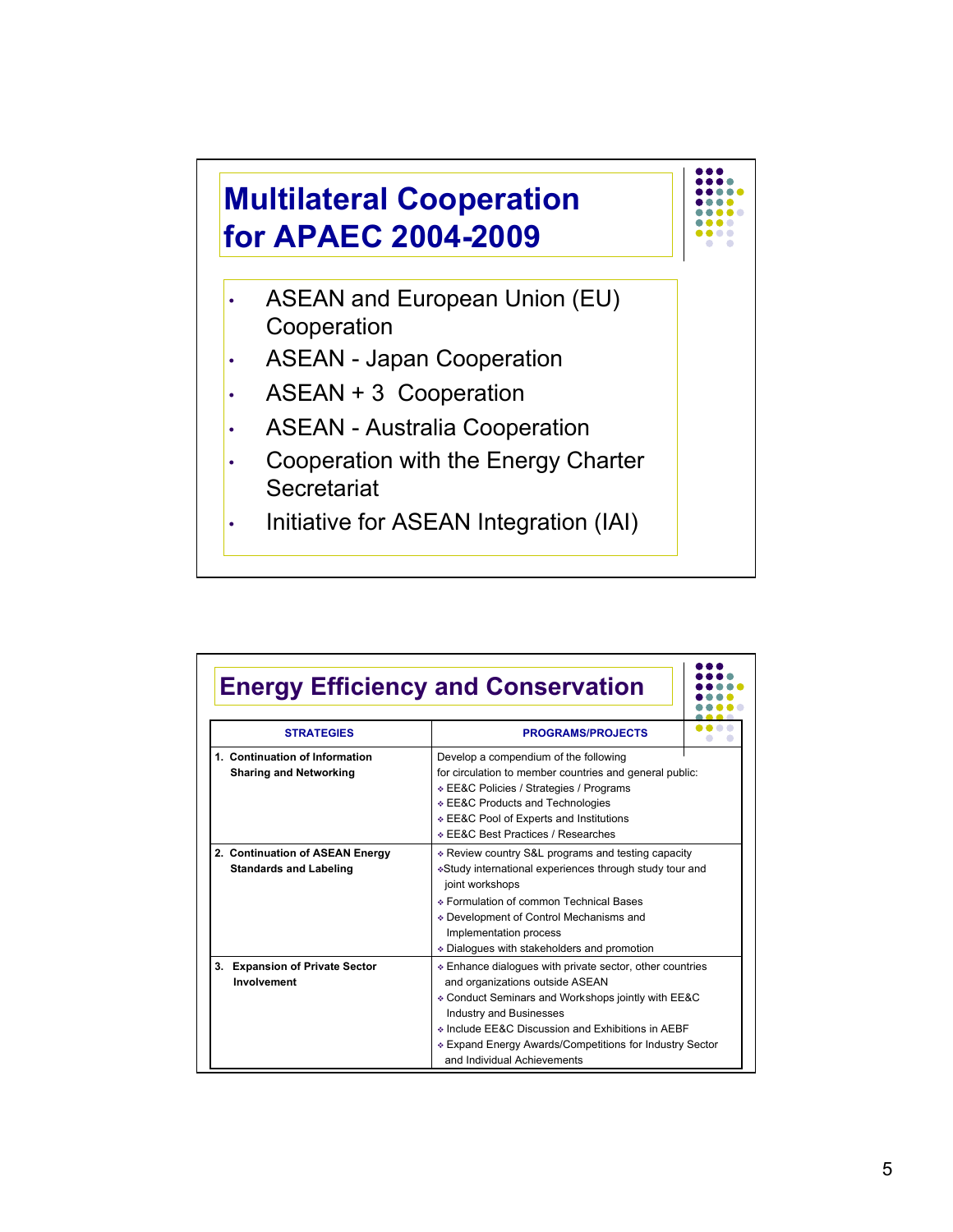## **Energy Efficiency & Conservation**

| <b>STRATEGIES</b>                                                      | <b>PROGRAMS/PROJECTS</b>                                                                                                                                                                                                                                                                                                                                                                                                                                                                    |  |  |  |  |  |
|------------------------------------------------------------------------|---------------------------------------------------------------------------------------------------------------------------------------------------------------------------------------------------------------------------------------------------------------------------------------------------------------------------------------------------------------------------------------------------------------------------------------------------------------------------------------------|--|--|--|--|--|
| 4. Capacity Building                                                   | ∻ Establish energy audit procedures<br>↓ Implement energy audit training<br>♦ Implement / Disseminate recommended improvements<br>Develop system for energy database, benchmarking and guideline<br>↑ Develop ASEAN Energy Management System/Network<br>↑ Develop certification system for ASEAN energy manager including<br>energy auditor<br>↑ Develop ASEAN energy management training for trainers<br>↑ Develop energy management guidelines<br>↑ Technology Transfer and Demonstration |  |  |  |  |  |
| <b>Promotion of ESCO</b><br>5.<br>business                             | Development of Measurement & Verification (M&V) Protocol for<br><b>ASFAN</b><br>♦ Development of Energy Performance Contracting Legal<br>Framework and Standard Form of Contract<br>Development of Project Management and Institutional Guideline<br>Development of Energy Saving Potential Indexes (Benchmarking)<br>↑ E-commerce development for energy services                                                                                                                          |  |  |  |  |  |
| 6. Promotion of Energy<br><b>Efficiency in the Transport</b><br>Sector | ↑ Information Sharing on EE Policy and Measures for Transportation<br>♦ Explore possible cooperation activities with ASEAN Transport<br>sector (STOM)                                                                                                                                                                                                                                                                                                                                       |  |  |  |  |  |

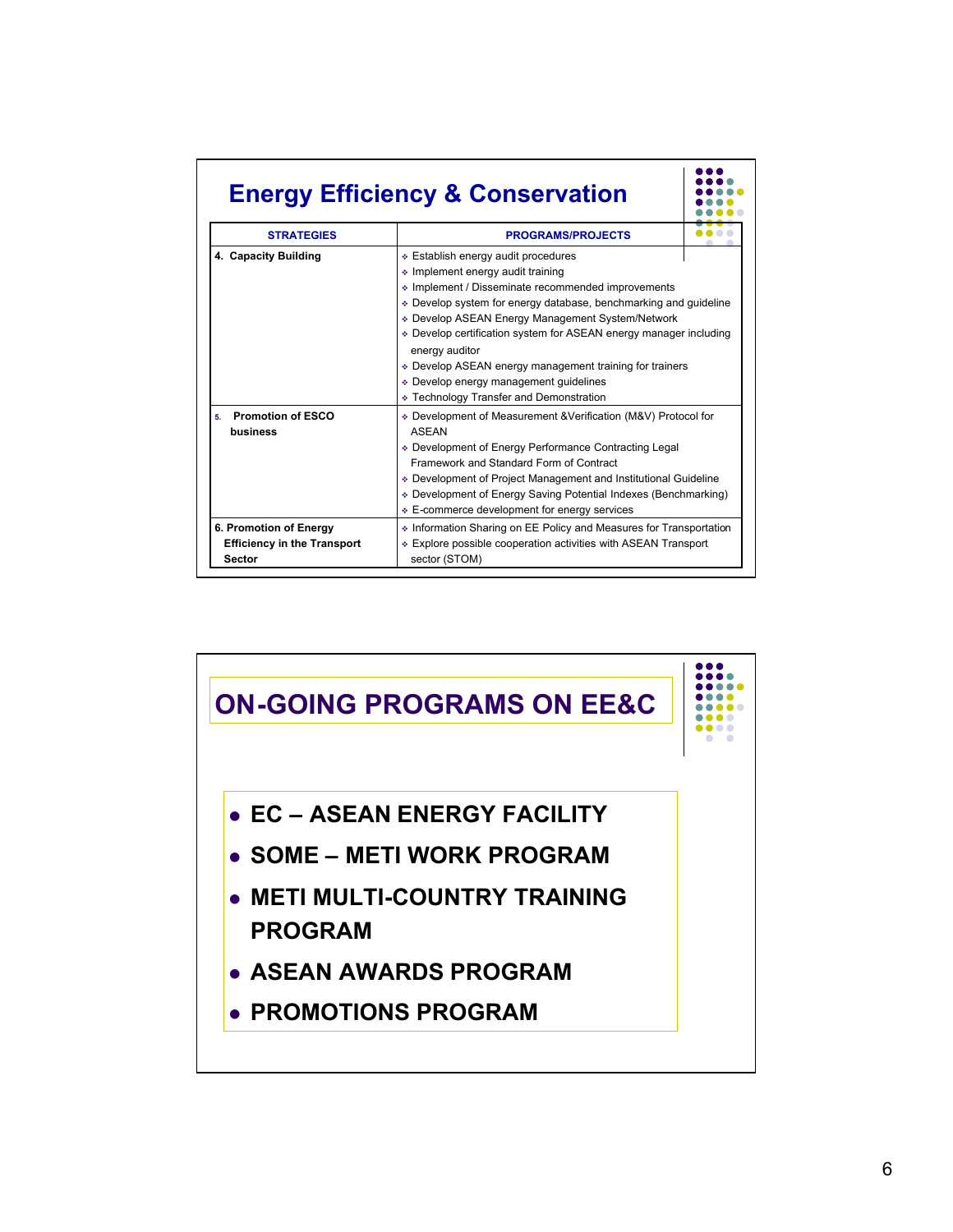

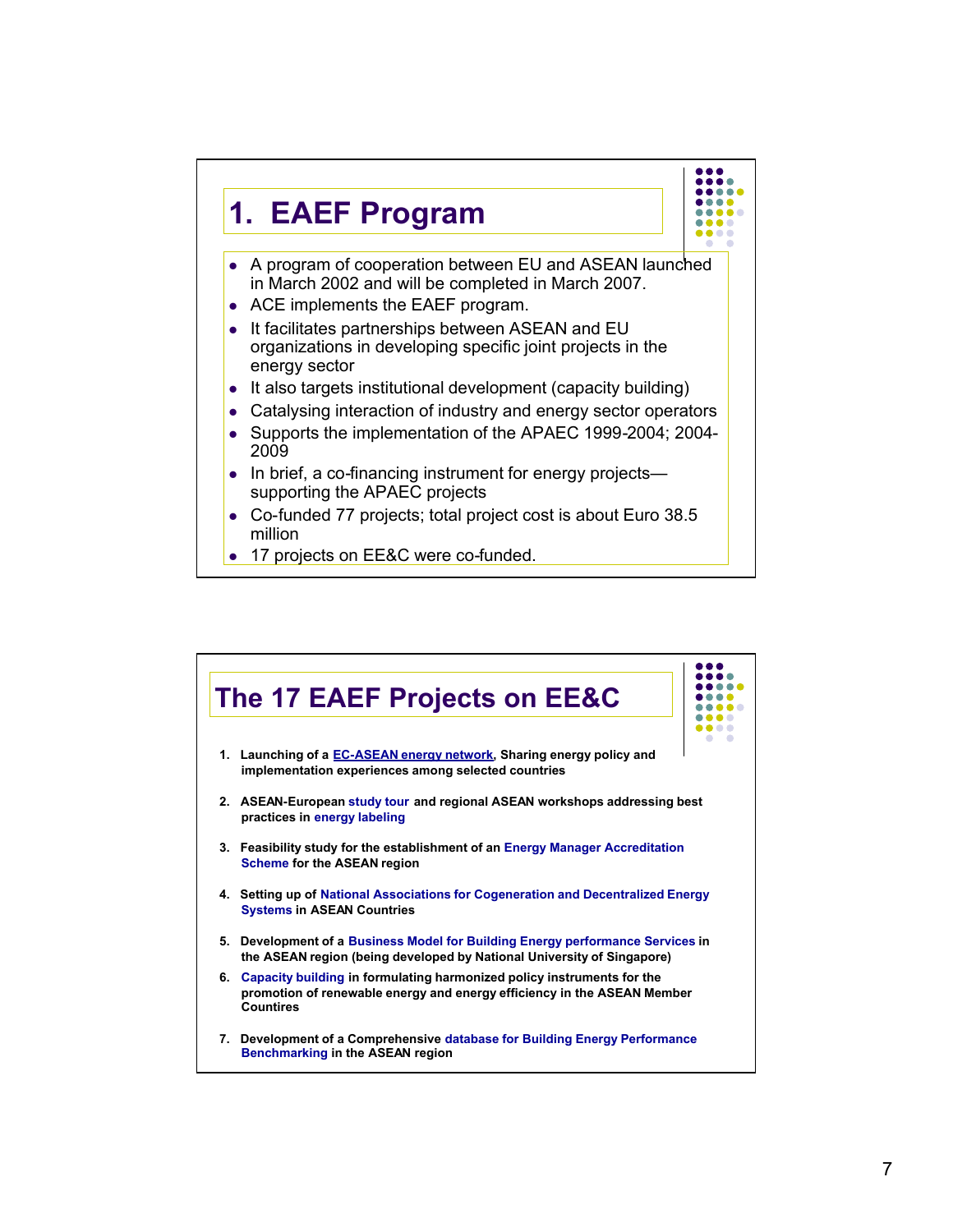

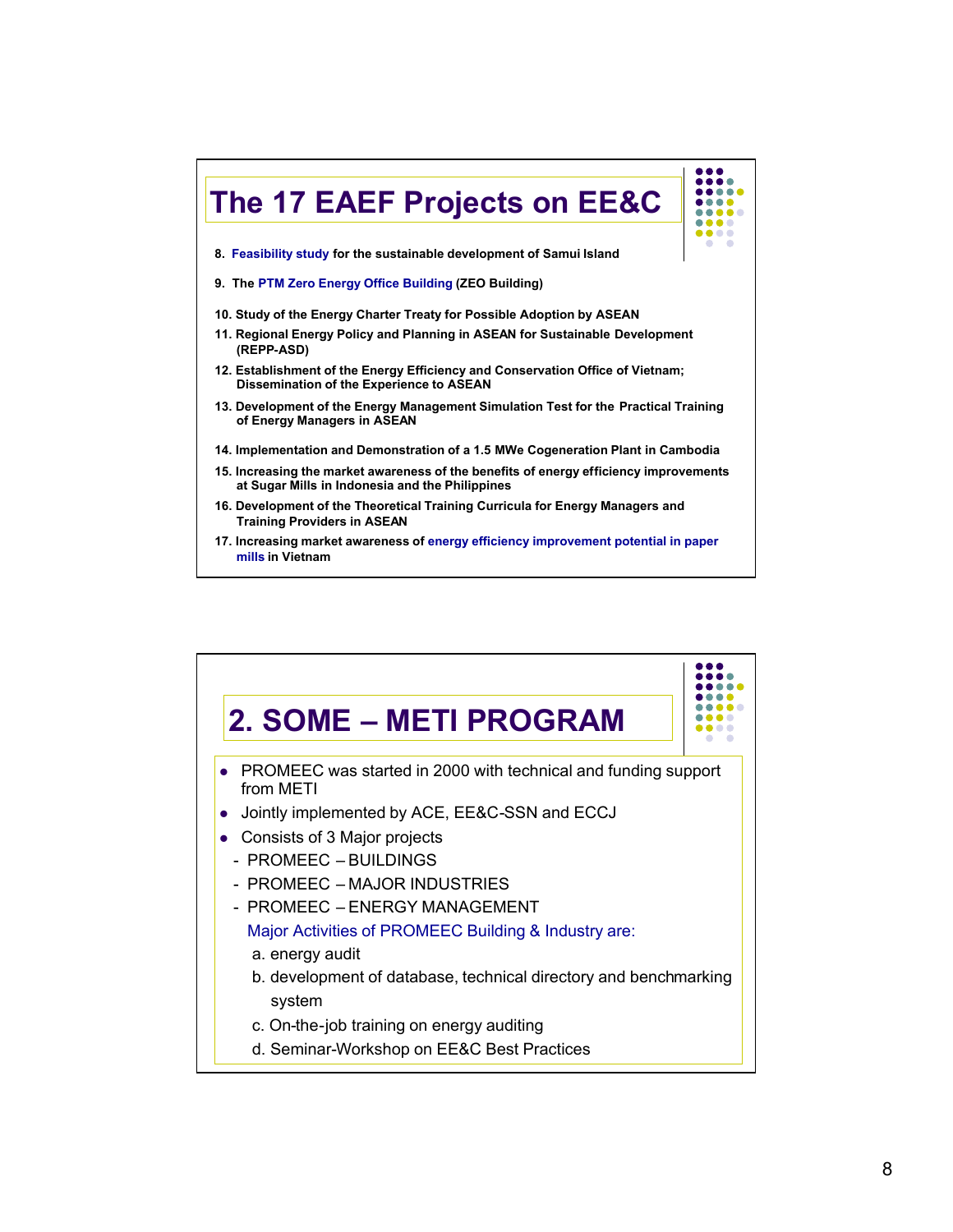| A. PROMEEC - INDUSTRY              |                   |                                     |                                      |                              |                        |                                            |                                    |                             |                                         | - -                    |
|------------------------------------|-------------------|-------------------------------------|--------------------------------------|------------------------------|------------------------|--------------------------------------------|------------------------------------|-----------------------------|-----------------------------------------|------------------------|
| Country<br>Industry                | <b>Brunei</b>     | Cambodia                            | Indonesia                            | <b>Lao PDR</b>               |                        | Malaysia Myanmar Philippine Singapore      |                                    |                             | <b>Thailand</b>                         | Vietnam                |
| 1. Country Condition               |                   |                                     |                                      |                              |                        |                                            |                                    |                             |                                         |                        |
| - Area ( $km2$ )                   | 5.765             | 181.000                             | 1,890,000                            | 240.000                      | 330.000                | 680.000                                    | 299.404                            | 699                         | 514.000                                 | 329.241                |
| - Population (x103)                | 350/03            |                                     | 13.500/02 215.000/00 5.609/05        |                              |                        | 25.580/ 04 52.170/ 02 81.500/ 03 4.240/ 04 |                                    |                             | 61.970/04 82.060/04                     |                        |
| - GDP(US\$) per capita             | 13.418/03 291/02  |                                     | 954/03                               | 402/'03-04 4,372/'04 180/'03 |                        |                                            |                                    | 1,050/03 25,191/04 2,236/03 |                                         | 483/04                 |
| 2. Industry & Time of Energy Audit |                   |                                     |                                      |                              |                        |                                            |                                    |                             |                                         |                        |
| (1) Cement                         | 2000<br>Dec.2005) |                                     |                                      |                              |                        |                                            |                                    |                             |                                         |                        |
| (2) Textile                        |                   |                                     |                                      |                              | 2000<br>F. 15, 19, '01 |                                            |                                    |                             |                                         |                        |
| (3) Pulp / Paper                   |                   |                                     | $2001$<br>J. 22~26, '01<br>Dec.2005) |                              |                        |                                            |                                    |                             |                                         |                        |
| (4) Oil Refinery                   |                   |                                     |                                      |                              |                        | 2001<br>D. 18.22. '01                      |                                    |                             |                                         |                        |
| (5) Ceramics /<br>Porcelain        |                   |                                     |                                      |                              |                        |                                            |                                    |                             |                                         | 2001<br>D. 18, 22, '01 |
| (6) Hydropower                     |                   |                                     |                                      | 2001<br>$J. 28 - F. 1. 02$   |                        |                                            |                                    |                             |                                         |                        |
| (7) Garment                        |                   | $2002$<br>D. 9-13, '02<br>Aug. 2005 |                                      |                              |                        |                                            |                                    |                             |                                         |                        |
| (8) Iron & Steel                   |                   |                                     |                                      |                              |                        |                                            | 2002<br>F. 10~14, '03<br>Sep.2005) |                             |                                         |                        |
| $(9)$ Food                         |                   |                                     |                                      |                              |                        |                                            |                                    | 2003<br>N. 24 28<br>J.1215  |                                         |                        |
| (10) Chemical<br>(Caustic Soda)    |                   |                                     |                                      |                              |                        |                                            |                                    |                             | 2003<br>$D. 1 - 5.103$<br>$J.6 - 9, 04$ |                        |

| <b>B. PROMEEC - Building</b> |      |      |                |                |                |                |                |                |                |                |  |
|------------------------------|------|------|----------------|----------------|----------------|----------------|----------------|----------------|----------------|----------------|--|
|                              | Br   | Ca   | Ina            | Laos           | Mas            | Mya            | Phil           | Sing           | Thai           | $\mathsf{V}$ n |  |
| 2000                         |      |      |                |                |                |                |                | 2000           | 2000           |                |  |
| 2001                         |      | 2001 | 2001           |                |                |                | 2001           |                |                |                |  |
| 2002                         |      |      |                |                |                | 2002           |                |                |                | 2002           |  |
| 2003                         | 2003 |      |                | 2003           | 2003           |                |                |                |                |                |  |
| <b>Hotel</b>                 | H1   | H1   |                | H1             |                | H1             |                |                |                | H <sub>2</sub> |  |
| <b>Office</b>                |      |      | O <sub>1</sub> |                | O <sub>1</sub> | O <sub>1</sub> | O <sub>1</sub> | O <sub>1</sub> | O <sub>1</sub> |                |  |
| 2004                         |      | 2004 | 2004           |                |                |                | 2004           |                | 2004           |                |  |
| <b>Follow</b>                |      | H1   |                |                |                |                | O <sub>1</sub> |                | O <sub>1</sub> |                |  |
| <b>New</b>                   |      | H1   | H2             |                |                |                | O <sub>1</sub> |                |                |                |  |
| 2005                         |      |      |                | 2005           | 2005           | 2005           |                |                |                | 2005           |  |
| <b>Follow</b>                |      |      |                |                |                | O1 H1          |                |                |                | H <sub>2</sub> |  |
| <b>New</b>                   |      |      |                | H <sub>2</sub> | O1             |                |                |                |                | H1             |  |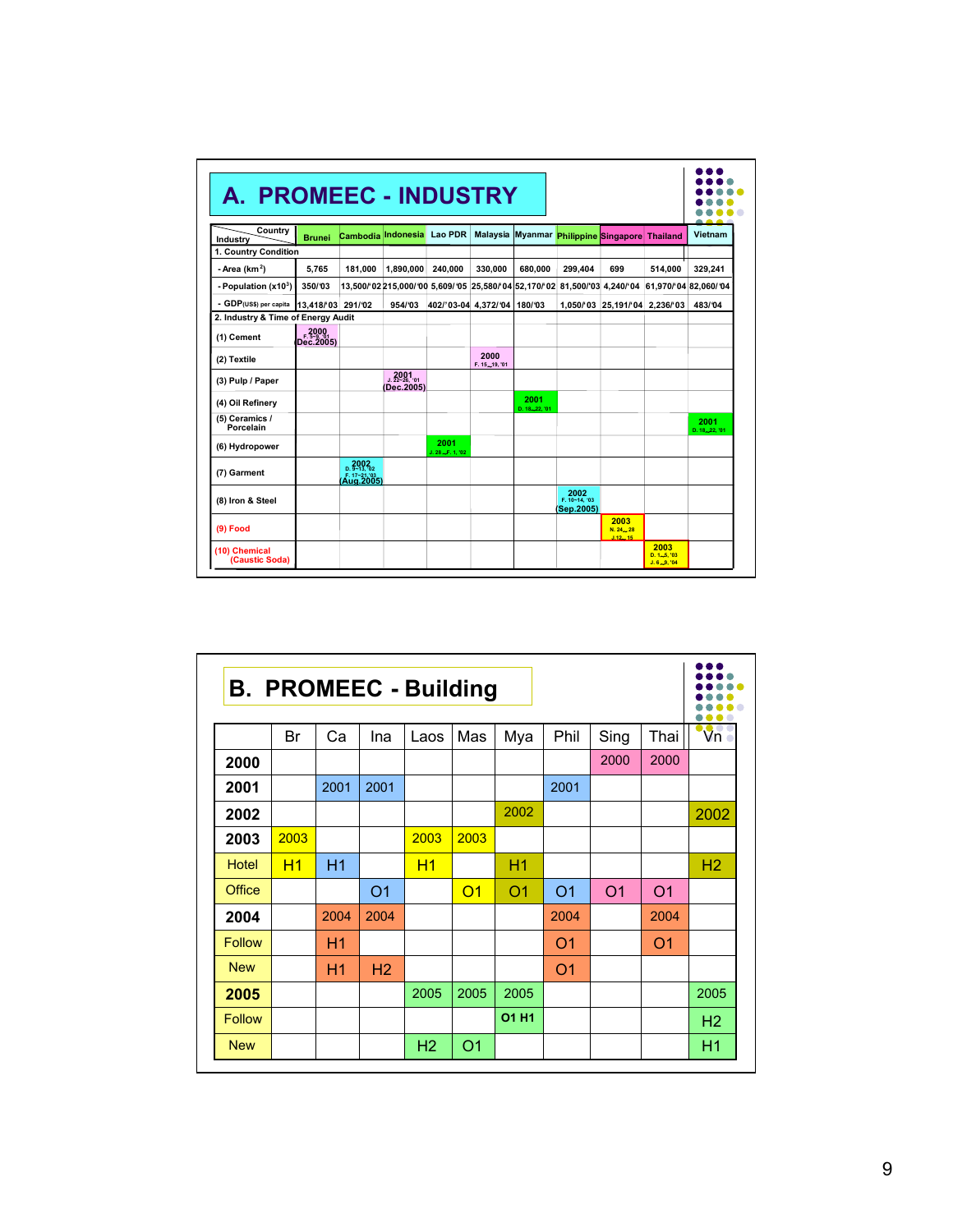

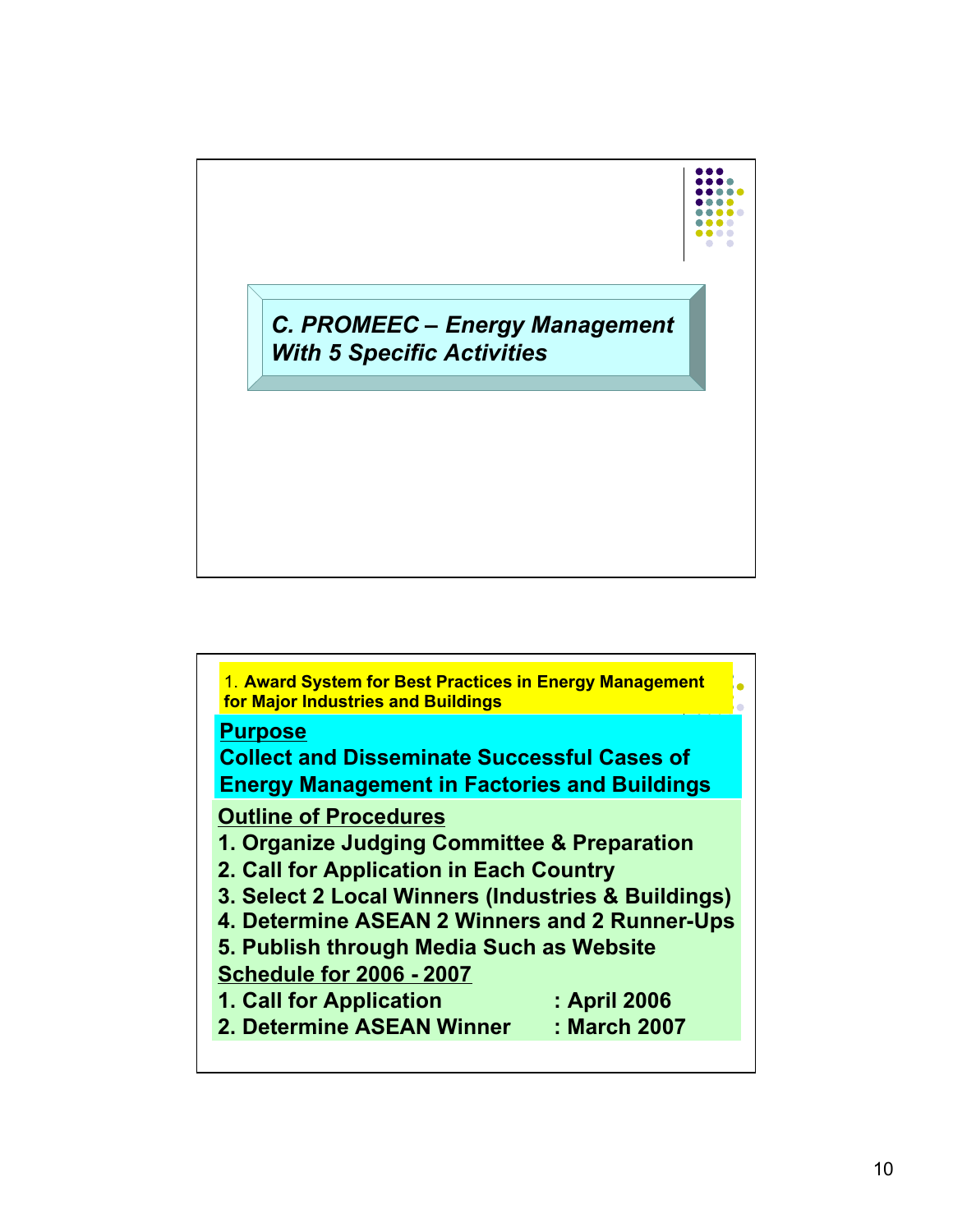

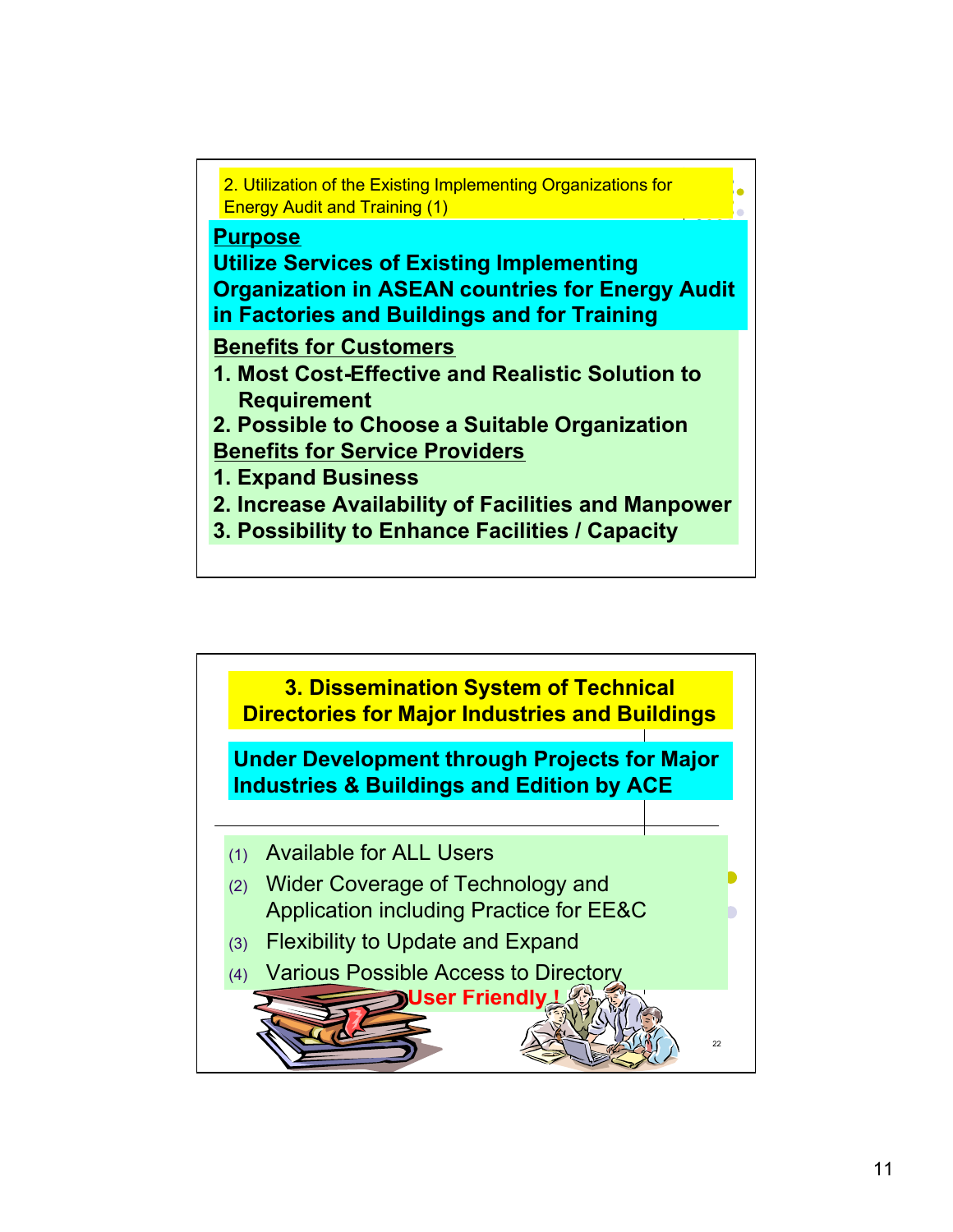

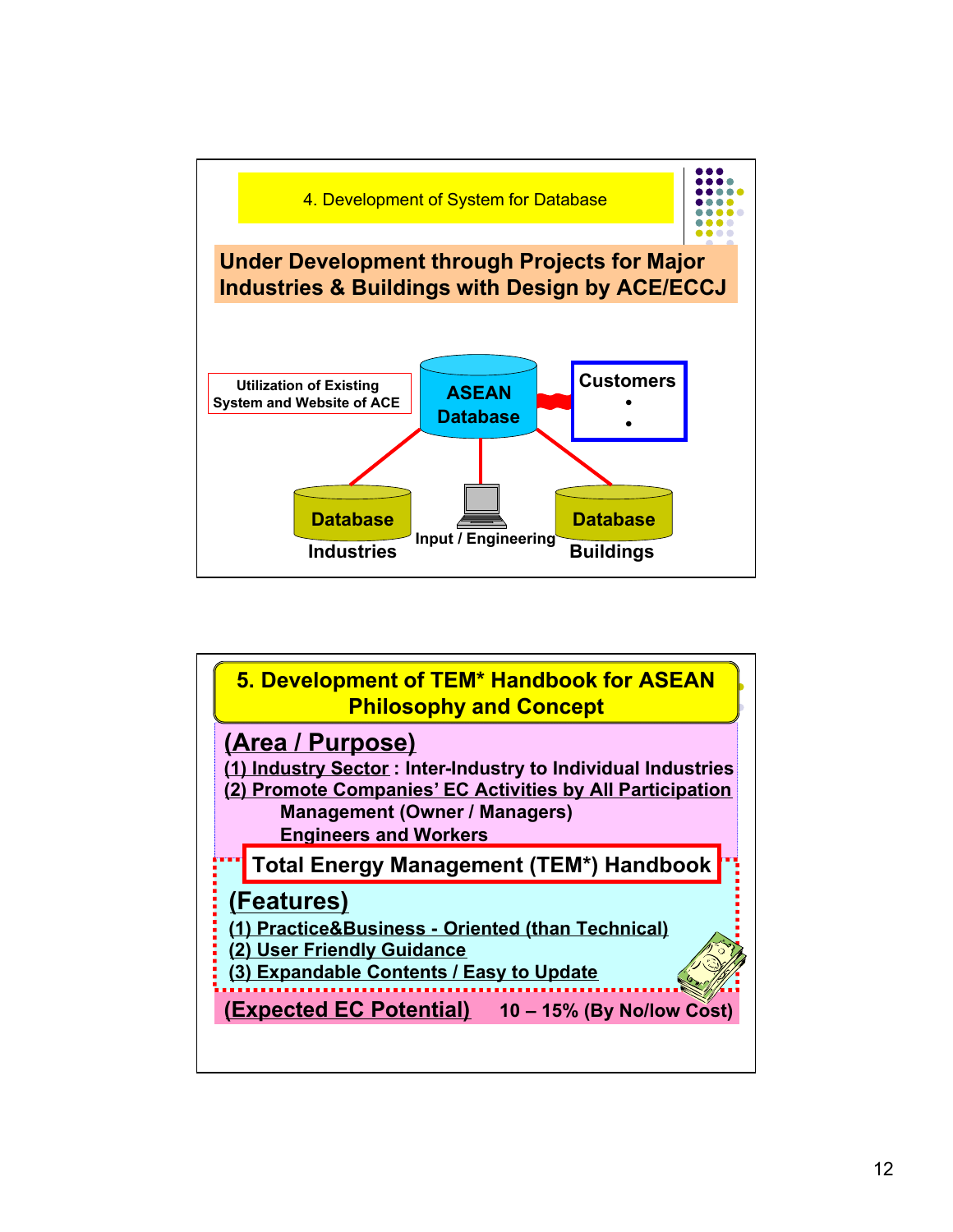



- Funded by METI, Japan
- Jointly implemented by ECCJ and ACE
- $\bullet$  In year 1 (2005-2006), 100 ASEAN personnel were trained in Japan; consisting of 4 batches
- $\bullet$  In year 2 (2006-2007), about 40 ASEAN participants will be trained; consisting of 2 batches
- More batches of training courses may be expected in the coming years